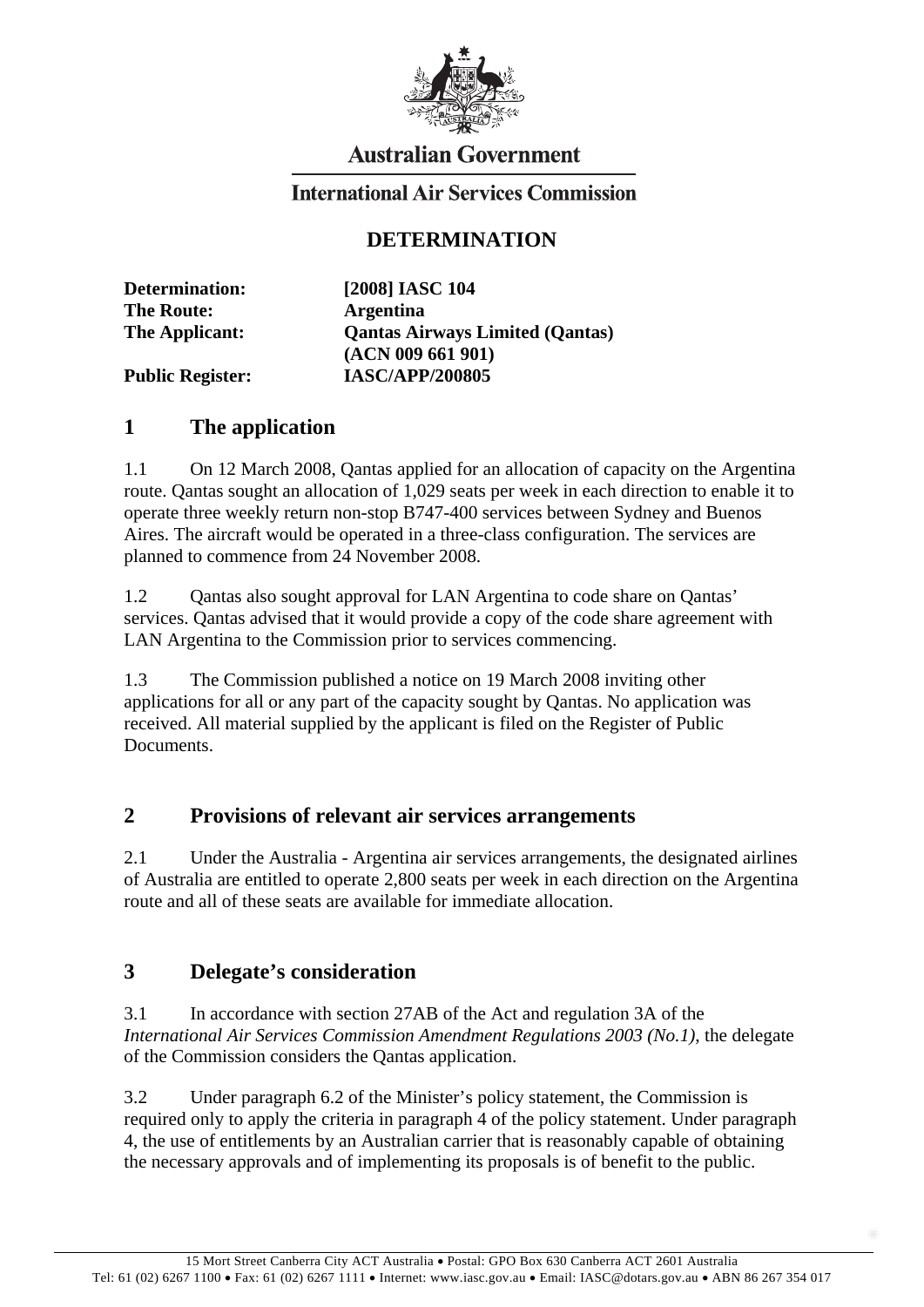3.3 For an established international carrier such as Qantas, this means that there is public benefit arising from the use of the entitlements. Therefore, the delegate concludes that an allocation to Qantas of 1,029 seats per week in each direction on the Argentina route would be of benefit to the public.

3.4 Section 15(2) (d) of the Act specifies that the Commission must include a condition in determinations stating the extent to which the carrier may use that capacity in joint services with another carrier. Qantas has stated that the capacity would be used in a code share arrangement with LAN Argentina. The code share arrangement involves hardblocked space arrangements and should contribute to developing a greater level of competition on the route than exists at present. The delegate will authorise the use of the capacity in joint services with LAN Argentina on the Argentina route, subject to Qantas providing a copy of the code share agreement to the Commission for approval prior to services commencing.

3.5 Qantas has sought authority for its wholly-owned subsidiaries to use the capacity in the interests of commercial and operational flexibility, and for Qantas to be able to code share with its wholly-owned subsidiaries. The Commission has previously allocated capacity to Qantas to be used by its wholly-owned subsidiaries on this and a number of other routes. The delegate will authorise the use of the capacity by Qantas' wholly-owned subsidiaries on the Argentina route, including in joint services with Qantas.

# **4 Determination allocating capacity on the Argentina route to Qantas ([2008] IASC 104)**

4.1 The delegate, on behalf of the Commission, makes a determination in favour of Qantas, allocating 1,029 seats per week in each direction on the Argentina route under the Australia - Argentina air services arrangements.

- 4.2 The determination is for five years from the date of the determination.
- 4.3 The determination is subject to the following conditions:
	- Qantas is required to fully utilise the capacity from no later than 24 January 2009 or from such other date approved by the Commission;
	- only Qantas or another Australian carrier which is a wholly owned subsidiary of Qantas is permitted to utilise the capacity;
	- neither Qantas nor another Australian carrier which is a wholly owned subsidiary of Qantas is permitted to utilise the capacity to provide services jointly with another Australian carrier or any other person without the approval of the Commission;
	- the capacity may be used by Qantas to provide services jointly with any wholly-owned subsidiary of Qantas;